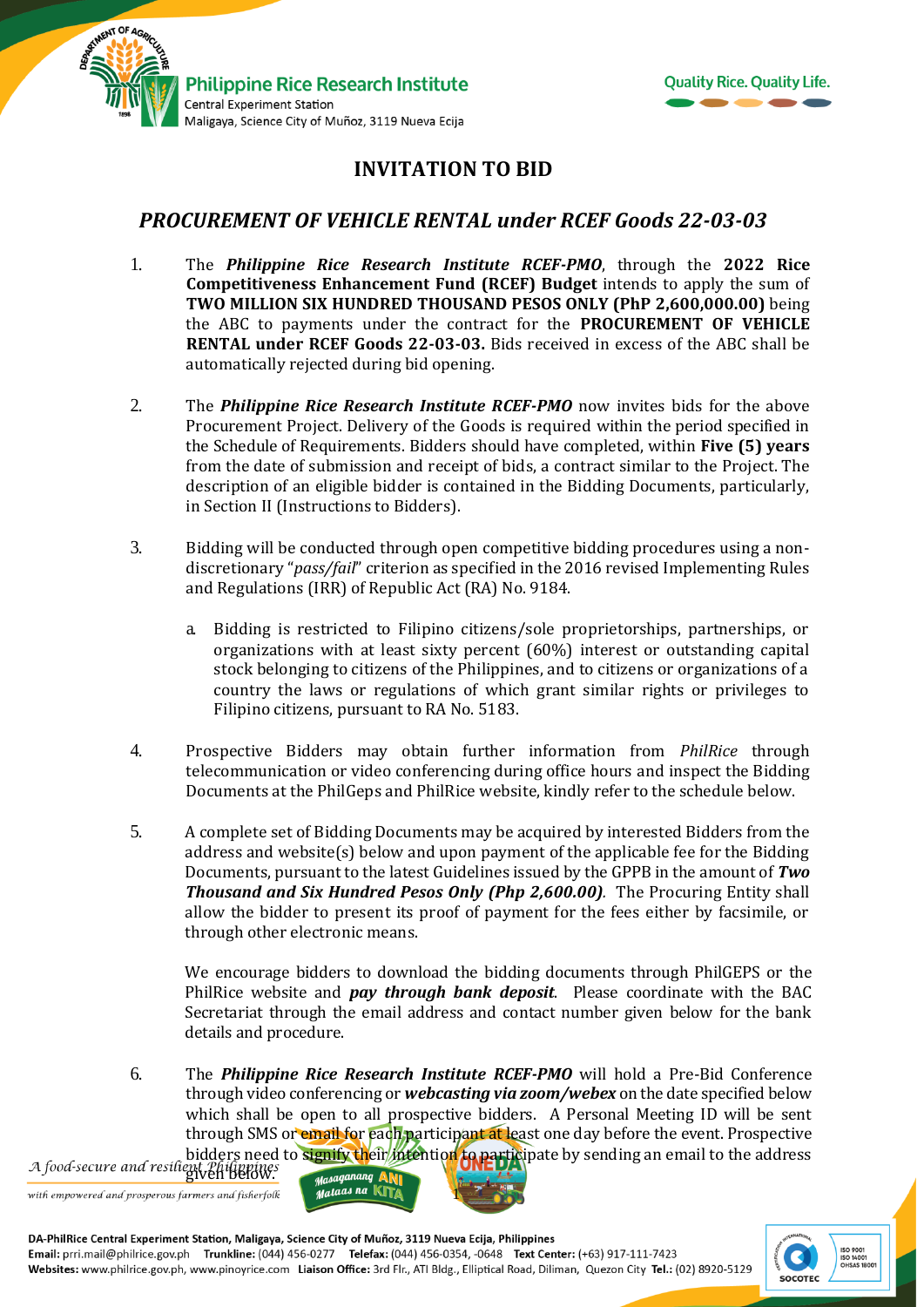



- 7. Bids must be duly received by the BAC Secretariat at the address given specified the date of submission day before the opening of bids. (i) manual submission or through courier at the office address indicated below*.* Late bids shall not be accepted.
- 8. All Bids must be accompanied by a bid security in any of the acceptable forms and in the amount stated in **ITB** Clause 14.
- 9. Bid opening shall be on *March 23, 2022, 11:30AM* at the address given below via *Zoom/Webex*.

The *Philippine Rice Research Institute RCEF-PMO* reserves the right to reject any and all bids, declare a failure of bidding, or not award the contract at any time prior to contract award in accordance with Sections 35.6 and 41 of the 2016 revised IRR of RA No. 9184, without thereby incurring any liability to the affected bidder or bidders.

10. **DA-PHILRICE DOES NOT CONDONE ANY FORM OF SOLICITATION ON ANY PROSPECTIVE WINNING AND LOSING BIDDERS BY ANY OF OUR STAFF/EMPLOYEES OR ANY OTHER PARTY. ANY SORT OF THIS KIND SHALL BE REPORTED IMMEDIATELY TO THE OFFICE OF THE SECRETARY OF THE NATIONAL BUREAU OF INVESTIGATION (NBI) FOR ENTRAPMENT AND PROPER INVESTIGATION.**

| <b>Activity</b>                                                                   | Date/Time                                                | <b>Remarks</b>                                                                                                                                                        |
|-----------------------------------------------------------------------------------|----------------------------------------------------------|-----------------------------------------------------------------------------------------------------------------------------------------------------------------------|
| of<br>Acceptance<br>queries<br>through<br>telephone or video<br>call with the BAC | March 03 - March 18<br>(Except Holidays and<br>Weekends) | Queries on the bidding documents only.                                                                                                                                |
| Secretariat                                                                       | 12:00<br>8:00AM<br>to<br>noon                            | Queries on the technical specifications should<br>be in formal writing sent through email or fax,<br>addressed to the BAC Chairperson through<br>the BAC Secretariat. |
| Availability<br>of<br>Bidding documents<br>and acceptance of<br>Payment           | March 03 to March<br>22, 2022                            | Downloadable through PhilGEPS, PhilRice<br>Website and can be requested through email.<br>Please call the BAC Secretariat for the<br>procedures on online payment     |
| Pre-Bid Conference                                                                | March 11, 2022<br>Roll Call: 09:30AM                     | Interested bidders shall signify intention<br>to bid through email. A Personal Meeting<br>ID will be sent through email to<br>confirmed participants.                 |
| Deadline<br>for<br>the<br>submission of bids                                      | On or before March<br>23, 2022<br>8:30AM                 | Through personal delivery or through<br>courier at the BAC Secretariat Office.                                                                                        |
| <b>Bid Opening</b><br>A food-secure and resilient Philippines                     | March 23, 2022<br>Meeting/<br>Proper                     | A Personal Meeting ID will be sent to<br>who<br>participants<br>submitted<br>bid<br>proposals on time.                                                                |
| with empowered and prosperous farmers and fisherfolk                              | <b><i><u>Research MNI</u></i></b><br>Mataas na KITA      |                                                                                                                                                                       |

11. Please refer to the following schedule of activities:

DA-PhilRice Central Experiment Station, Maligaya, Science City of Muñoz, 3119 Nueva Ecija, Philippines Email: prri.mail@philrice.gov.ph Trunkline: (044) 456-0277 Telefax: (044) 456-0354, -0648 Text Center: (+63) 917-111-7423 Websites: www.philrice.gov.ph, www.pinoyrice.com Liaison Office: 3rd Flr., ATI Bldg., Elliptical Road, Diliman, Quezon City Tel.: (02) 8920-5129